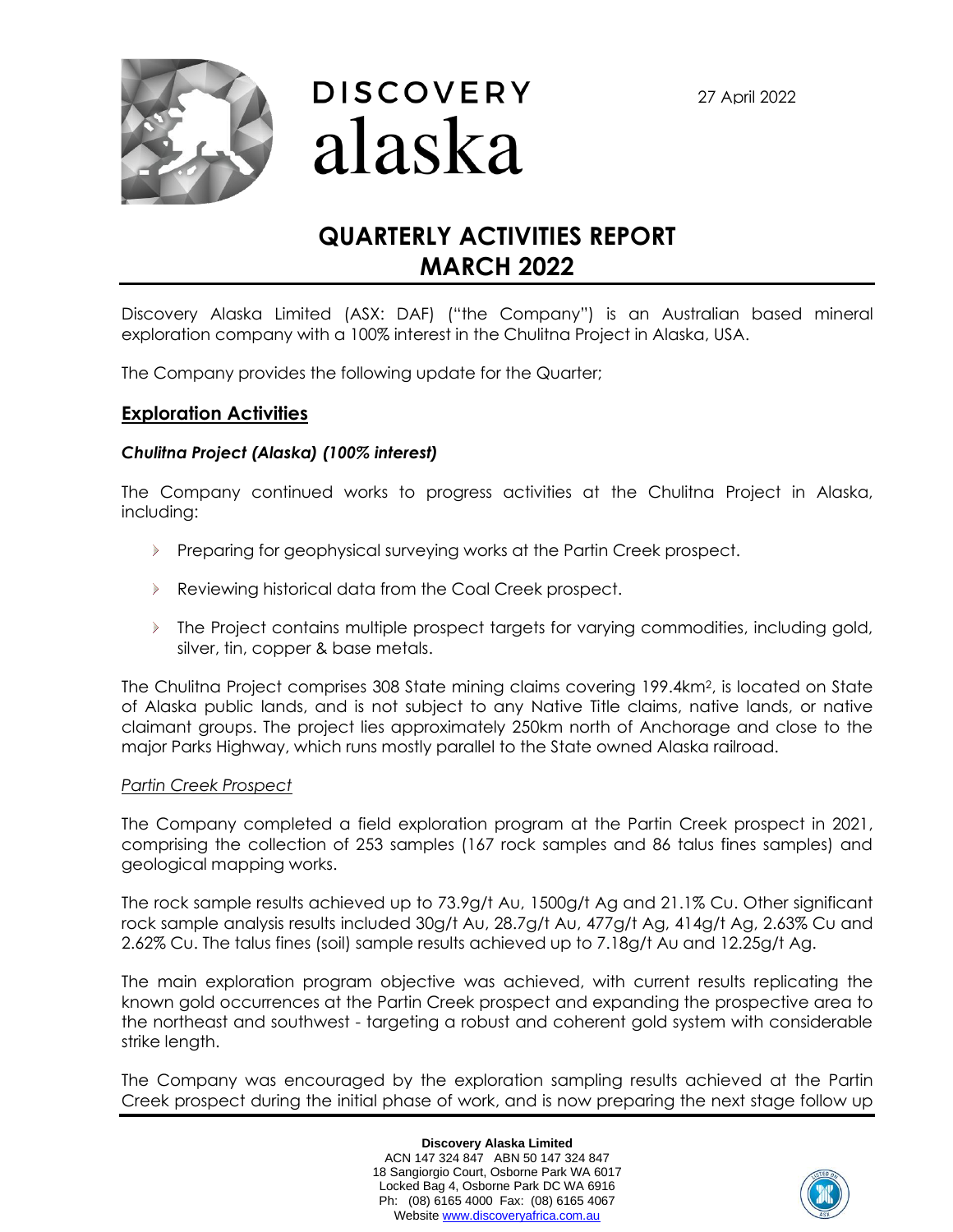

works with the aim to identify priority sites for subsequent potential drilling works. These works include aerial magnetic and radiometric surveying, targeting the identified mineralised skarns and to assist with delineating structures, alteration and lithology at the anomalous areas identified from the sampling program.



**Figure 1. Chulitna Project – Partin Creek Prospect Overview**



**Figure 2. Chulitna Project – Partin Creek Prospect Geology**

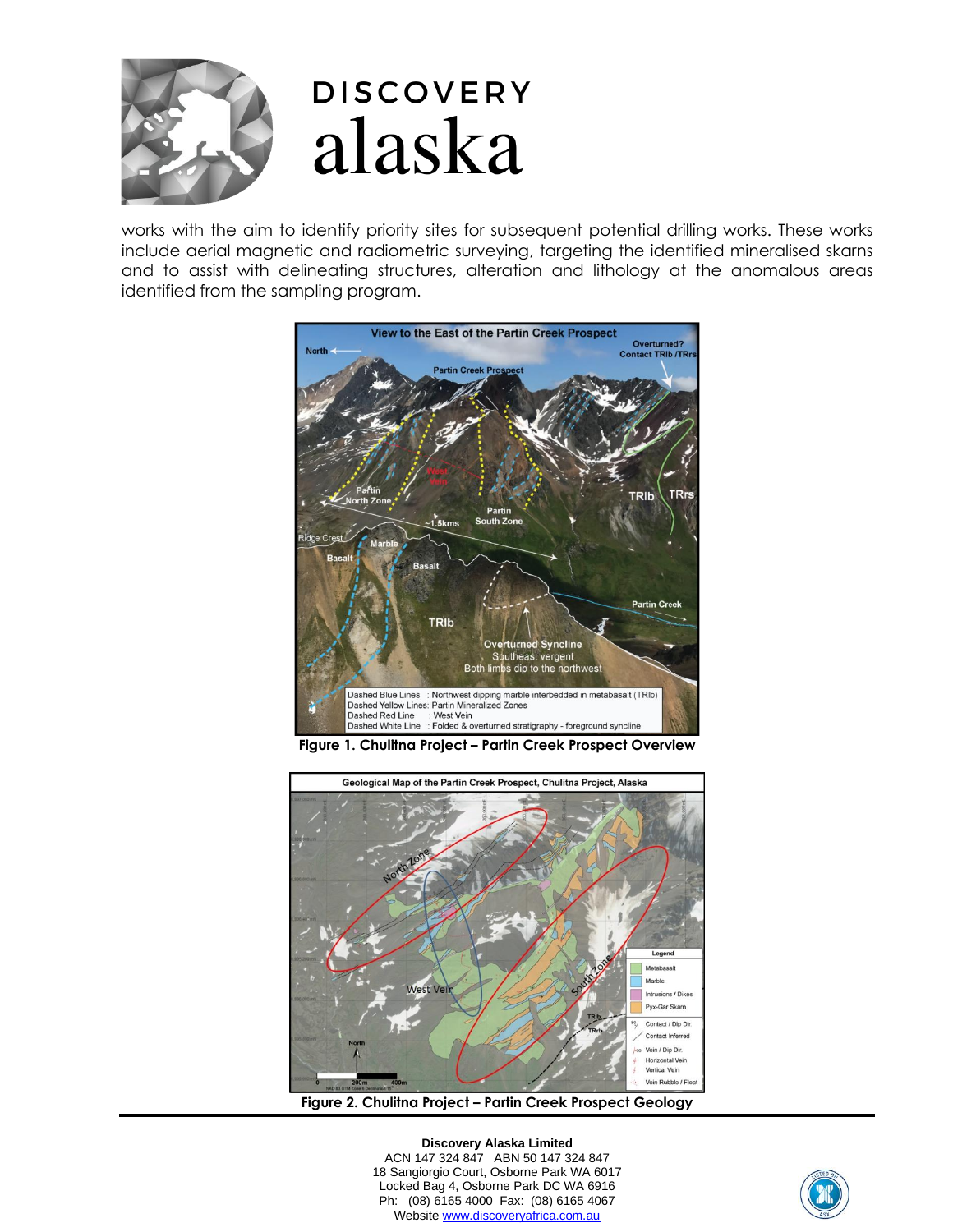

# **DISCOVERY** alaska

# *Coal Creek Prospect*

The Coal Creek prospect contains historical works, including a 2015 NI 43-101 Report (prepared for Strongbow Exploration Inc.) comprising a "Technical Report on the Coal Creek Tin-Silver Exploration Target". This report included selected historical drilling and associated assay data, and a conceptual exploration target estimate.

The Company is reviewing and assessing historical data from the Coal Creek prospect to determine the most effective pathway to determining the prospectivity at Coal Creek.



**Figure 3. Chulitna Project – Location map with prospect targets**

# *New Project Opportunities*

The Company will continue working to identify and review other new projects that may complement the Company's current activities.

# **Covid-19**

The Company continues to take appropriate safety measures and actions to protect our staff and business operations, including precautions advised and regulated by the Australian

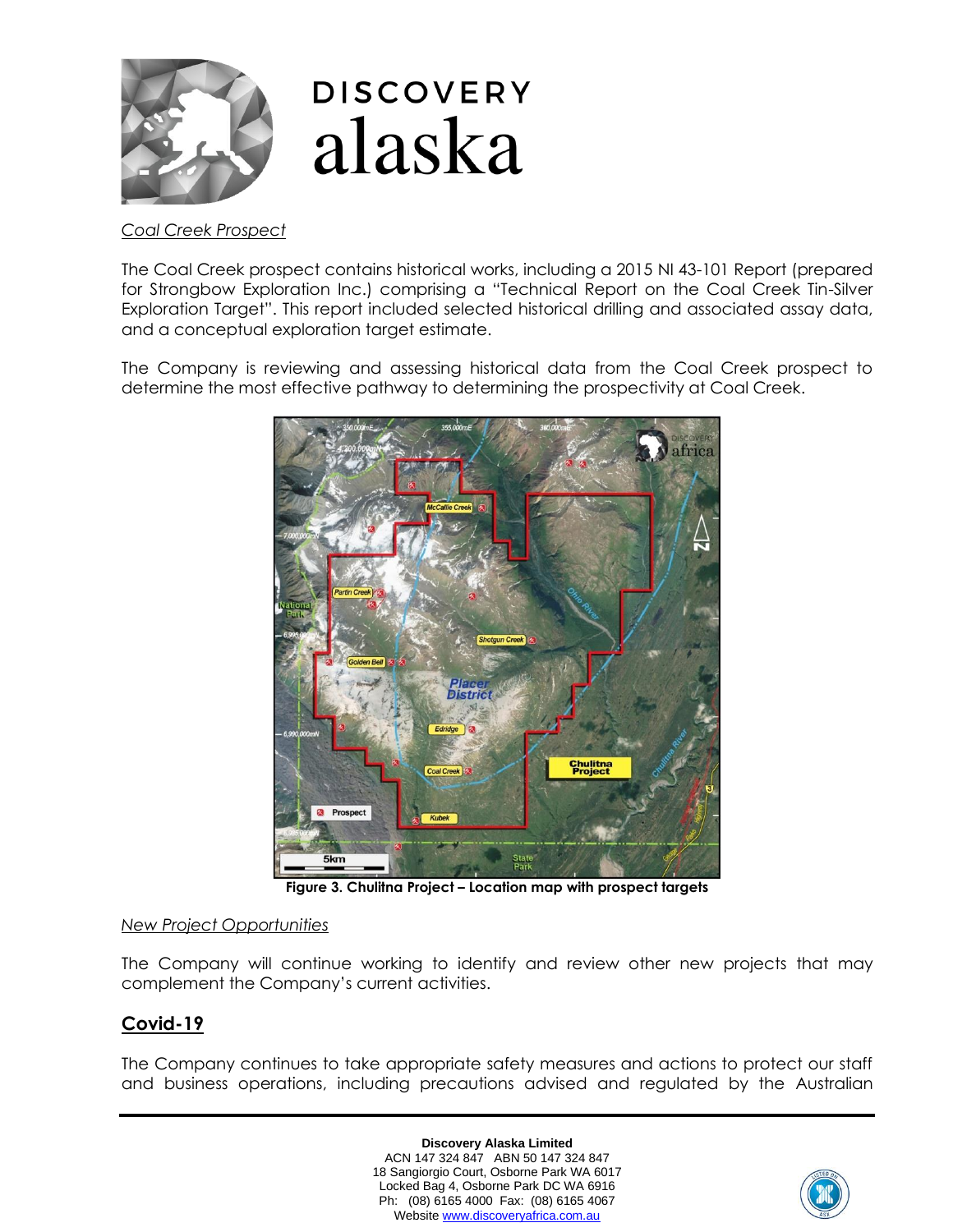

# **DISCOVERY** alaska

Government. First and foremost, our priority is the health, safety and wellbeing of our staff, partners and community, and as such, the Company is actively monitoring the Covid‐19 situation.

# **Corporate**

The Company is in a strong financial position with cash reserves of  $\sim$ \$1.76 million (as at 31 March 2022), and will maintain prudent financial management.

*Additional ASX Disclosure Information*

*ASX Listing Rule 5.3.1:* Costs incurred on exploration and evaluation at the Chulitna Project were approximately \$55,000 during the quarter.

*ASX Listing Rule 5.3.2:* There were no substantive mining production and development activities during the quarter.

*ASX Listing Rule 5.3.5:* As outlined in the attached Appendix 5B (section 6.1), during the quarter, the Company paid Director's fees of approximately \$29,000.

# **Schedule of Tenements**

The schedule of tenements held by the Company at the end of the Quarter is shown below.

| <b>Mining Tenement</b>                                          | Location | <b>Beneficial Percentage held</b> |
|-----------------------------------------------------------------|----------|-----------------------------------|
| ADL734566 (Chulitna 1) - ADL734873 (Chulitna 308)   Alaska, USA |          | 100%                              |

# **ENDS**

*This announcement has been authorised by the Board of Directors of Discovery Alaska Limited.*

# **For further information:**

Jerko Zuvela, Director **T |** +61 8 6165 4000

**E |** [jerko@discoveryafrica.com.au](mailto:jerko@discoveryafrica.com.au)

**W|** [www.discoveryafrica.com.au](http://www.discoveryafrica.com.au/)

# **Reference to Previous ASX/TSX Releases:**

This document refers to the following previous ASX/TSX releases: 3 November 2021 - Chulitna Project - Sampling Results up to *73.9g/t Au & 1500g/t Ag*

The Company confirms that it is not aware of any new information or data that materially affects the information included in the original market announcement and, in the case of Mineral Resources or Ore Reserves, that all material assumptions and technical parameters underpinning the estimates in the relevant market announcement continue to apply and have not materially changed. Ragusa confirms that the form

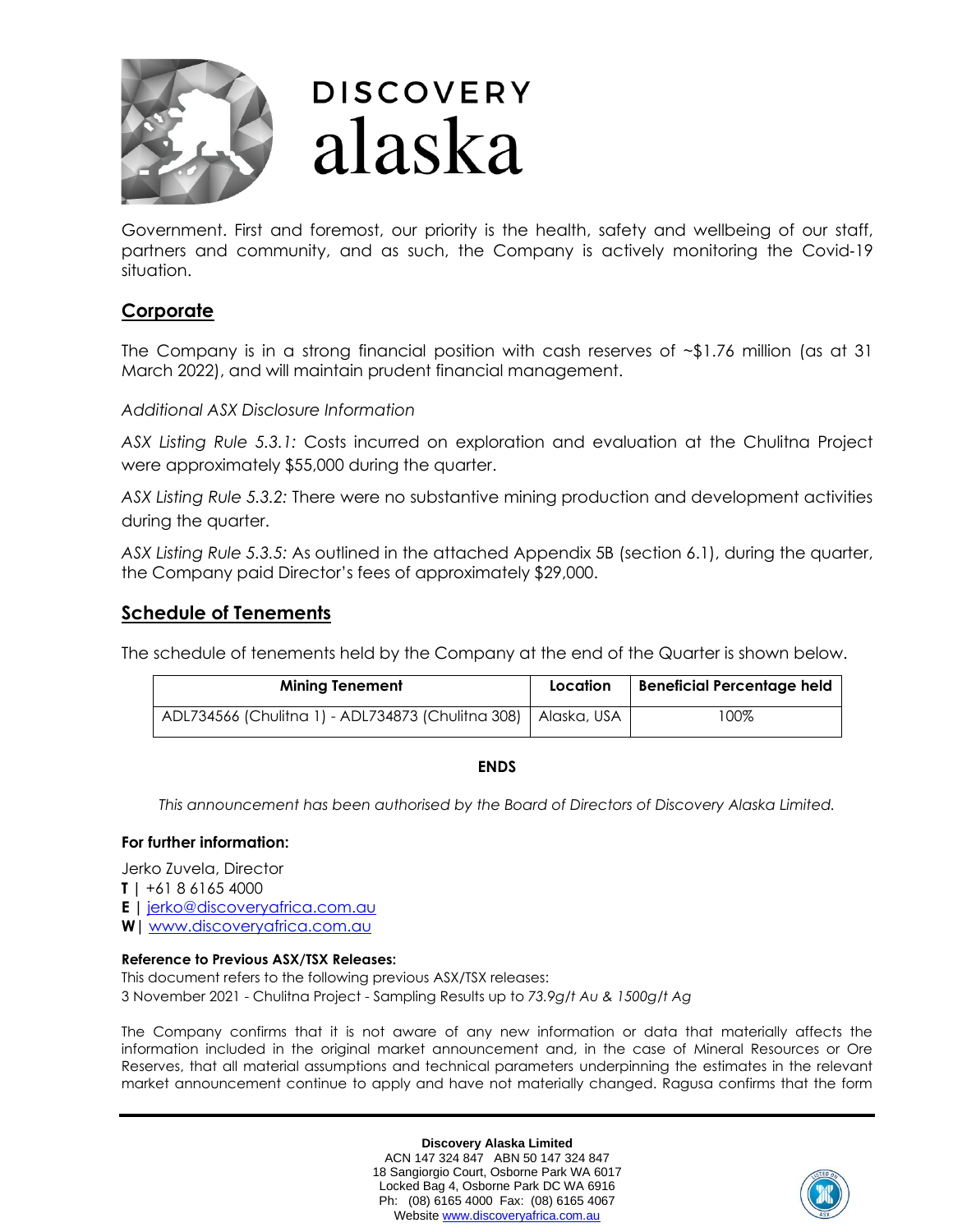

and context in which the Competent Person's findings are presented have not been materially modified from the original market announcement.

#### **Competent Person's Statement**

The information contained in this ASX release relating to Exploration Results has been prepared by Mr Jerko Zuvela. Mr Zuvela is a Member of the Australasian Institute of Mining and Metallurgy, and has sufficient experience that is relevant to the style of mineralisation and type of deposit under consideration and to the activity being undertaken to qualify as a Competent Person as defined in the 2012 Edition of the Australasian Code for Reporting of Exploration Results, Mineral Resources and Ore Reserves. Mr Zuvela is a Director of Discovery Africa Ltd and consents to the inclusion in this announcement of this information in the form and context in which it appears. The information in this announcement is an accurate representation of the available data from the Chulitna Project.

The 2021 Chulitna Project exploration program includes a Quality Control/Quality Assurance (QA/QC) program overseen by Jesse C. Grady, MSc, CPG-11592. Mr Grady is a Qualified Person as defined by NI 43-101. Mr Grady has prepared and approved the technical information contained within this announcement.

**Forward Looking Statements:** Statements regarding plans with respect to the Company's mineral properties are forward looking statements. There can be no assurance that the Company's plans for development of its mineral properties will proceed as expected. There can be no assurance that the Company will be able to confirm the presence of mineral deposits, that any mineralisation will prove to be economic or that a mine will successfully be developed on any of the Company's mineral properties.

#### **ABOUT DISCOVERY ALASKA LIMITED**

Discovery Alaska Limited (ASX: DAF) is an Australian company with a 100% interest in the Chulitna Project in Alaska, USA.

The Company has an experienced board and management team with a history of exploration, operational and corporate success.

DAF leverages the team's energy, technical and commercial acumen to execute the Company's mission - to maximize shareholder value through development of our assets.

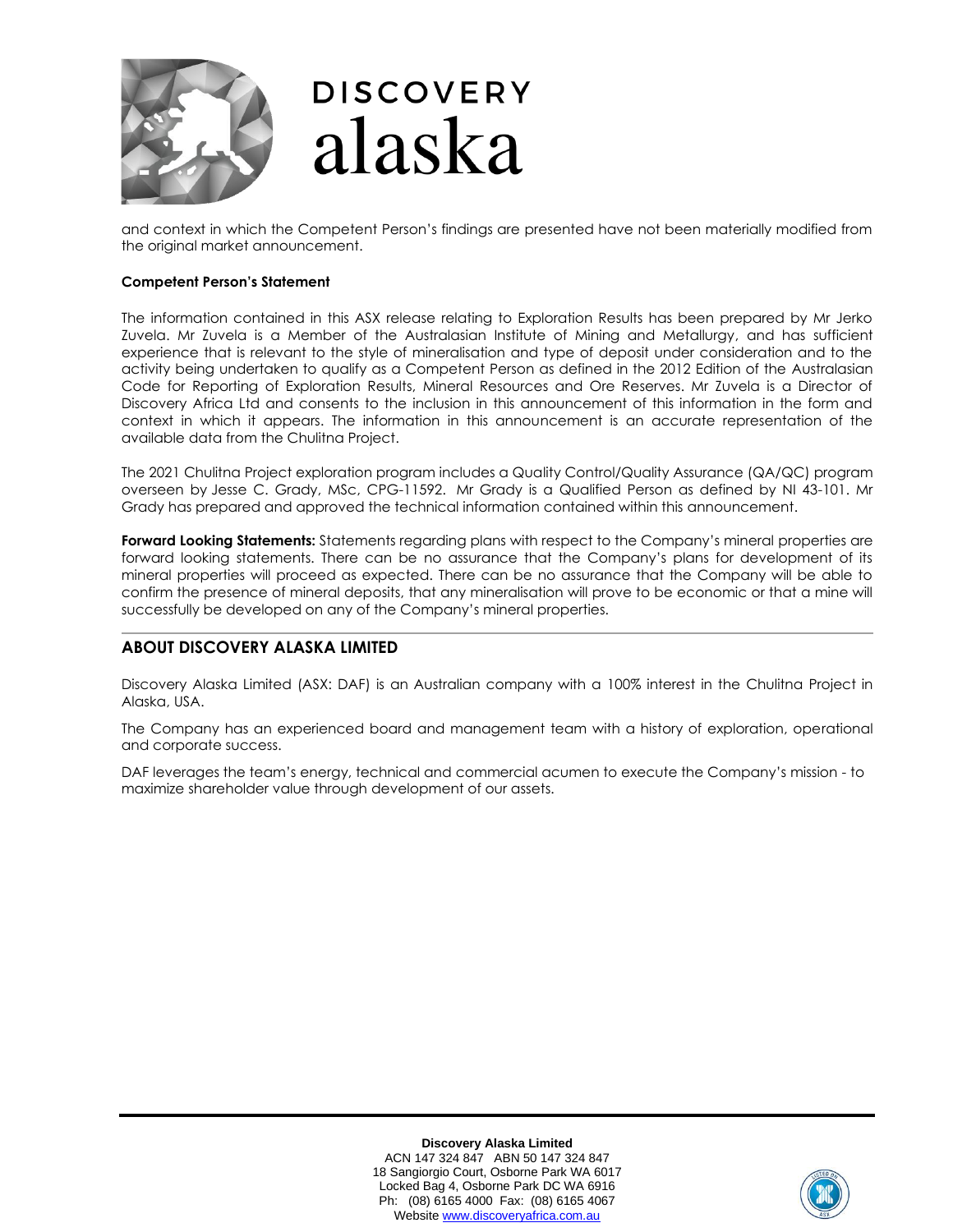# **Appendix 5B**

# **Mining exploration entity or oil and gas exploration entity quarterly cash flow report**

| Name of entity                           |               |  |
|------------------------------------------|---------------|--|
| DISCOVERY ALASKA LIMITED                 |               |  |
| ABN<br>Quarter ended ("current quarter") |               |  |
| 50 147 324 847                           | 31 March 2022 |  |

| <b>Consolidated statement of cash flows</b> |                                                   | <b>Current quarter</b><br>\$A'000 | Year to date (9)<br>months)<br>\$A'000 |
|---------------------------------------------|---------------------------------------------------|-----------------------------------|----------------------------------------|
| 1.                                          | Cash flows from operating activities              |                                   |                                        |
| 1.1                                         | Receipts from customers                           |                                   |                                        |
| 1.2                                         | Payments for                                      |                                   |                                        |
|                                             | exploration & evaluation<br>(a)                   |                                   |                                        |
|                                             | development<br>(b)                                |                                   |                                        |
|                                             | production<br>(c)                                 |                                   |                                        |
|                                             | staff costs<br>(d)                                | (29)                              | (117)                                  |
|                                             | (e) administration and corporate costs            | (40)                              | (125)                                  |
| 1.3                                         | Dividends received (see note 3)                   |                                   |                                        |
| 1.4                                         | Interest received                                 |                                   |                                        |
| 1.5                                         | Interest and other costs of finance paid          |                                   |                                        |
| 1.6                                         | Income taxes paid                                 |                                   |                                        |
| 1.7                                         | Government grants and tax incentives              |                                   |                                        |
| 1.8                                         | Others - Net GST (paid) / refunded                |                                   | 3                                      |
| 1.9                                         | Net cash from / (used in) operating<br>activities | (69)                              | (239)                                  |

| 2.  |     | Cash flows from investing activities |      |  |
|-----|-----|--------------------------------------|------|--|
| 2.1 |     | Payments to acquire or for:          |      |  |
|     | (a) | entities                             | -    |  |
|     | (b) | tenements                            | ۰    |  |
|     | (C) | property, plant and equipment        | -    |  |
|     | (d) | exploration & evaluation             | (55) |  |
|     | (e) | investments                          |      |  |
|     | (f) | other non-current assets             | ۰    |  |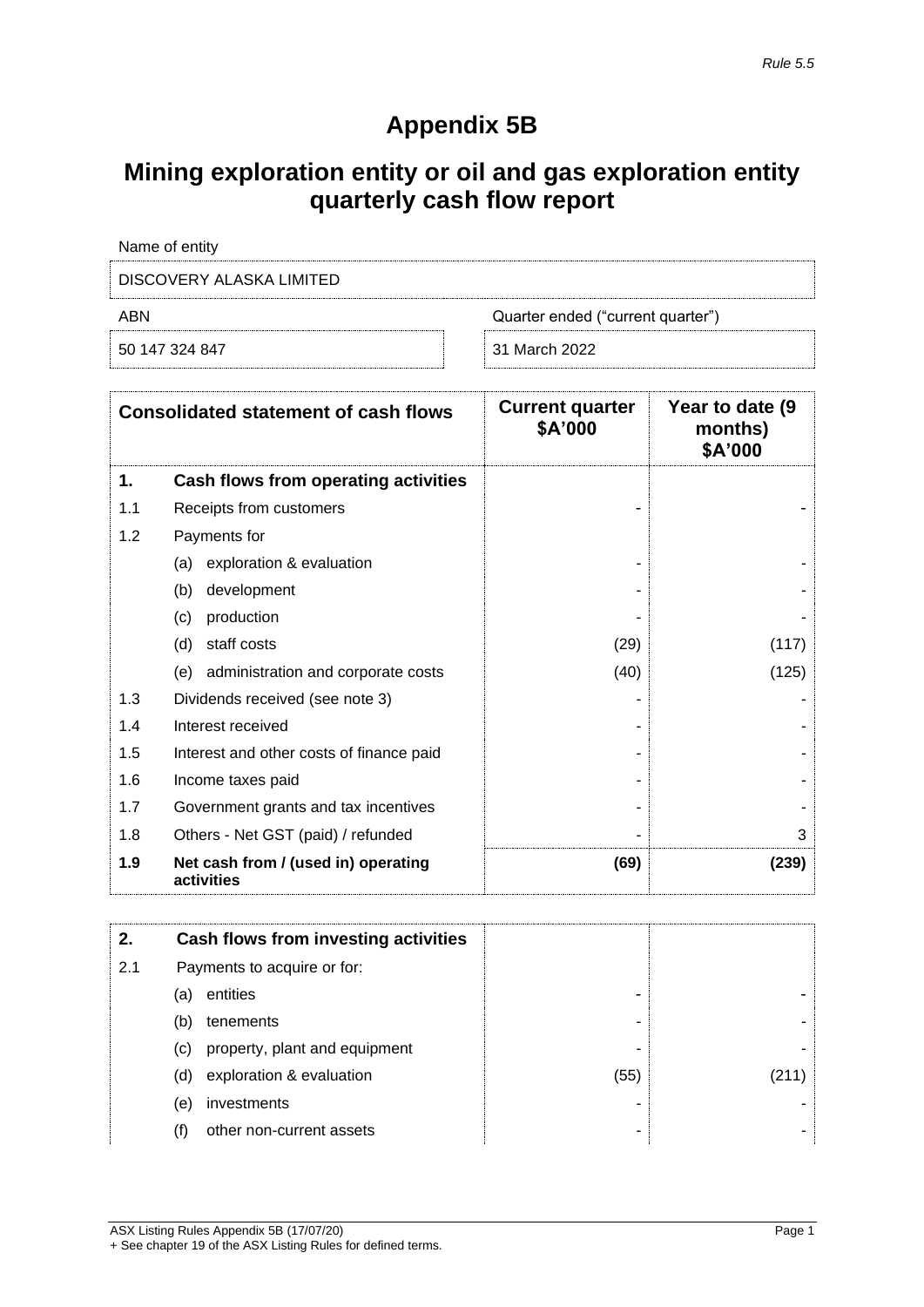|     | <b>Consolidated statement of cash flows</b>       | <b>Current quarter</b><br>\$A'000 | Year to date (9)<br>months)<br>\$A'000 |
|-----|---------------------------------------------------|-----------------------------------|----------------------------------------|
| 2.2 | Proceeds from the disposal of:                    |                                   |                                        |
|     | entities<br>(a)                                   |                                   |                                        |
|     | (b)<br>tenements                                  |                                   |                                        |
|     | property, plant and equipment<br>(c)              |                                   |                                        |
|     | (d)<br>investments                                |                                   |                                        |
|     | other non-current assets<br>(e)                   |                                   |                                        |
| 2.3 | Cash flows from loans to other entities           |                                   |                                        |
| 2.4 | Dividends received (see note 3)                   |                                   |                                        |
| 2.5 | Other (provide details if material)               |                                   |                                        |
| 2.6 | Net cash from / (used in) investing<br>activities | (55)                              | (211)                                  |

| 3.   | Cash flows from financing activities                                                       |     |
|------|--------------------------------------------------------------------------------------------|-----|
| 3.1  | Proceeds from issues of equity securities<br>(excluding convertible debt securities)       |     |
| 3.2  | Proceeds from issue of convertible debt<br>securities                                      |     |
| 3.3  | Proceeds from exercise of options                                                          | 640 |
| 3.4  | Transaction costs related to issues of equity<br>securities or convertible debt securities |     |
| 3.5  | Proceeds from borrowings                                                                   |     |
| 3.6  | Repayment of borrowings                                                                    |     |
| 3.7  | Transaction costs related to loans and<br>borrowings                                       |     |
| 3.8  | Dividends paid                                                                             |     |
| 3.9  | Other (provide details if material)                                                        |     |
| 3.10 | Net cash from / (used in) financing<br>activities                                          | 640 |

|     | Net increase / (decrease) in cash and<br>cash equivalents for the period |       |       |
|-----|--------------------------------------------------------------------------|-------|-------|
| 4.1 | Cash and cash equivalents at beginning of<br>period                      | 1,885 | 1.569 |
| 4.2 | Net cash from / (used in) operating<br>activities (item 1.9 above)       | (69)  | (239) |
| 4.3 | Net cash from / (used in) investing activities<br>(item 2.6 above)       | (55)  | (211) |
| 4.4 | Net cash from / (used in) financing activities<br>item 3.10 above)       |       | 640   |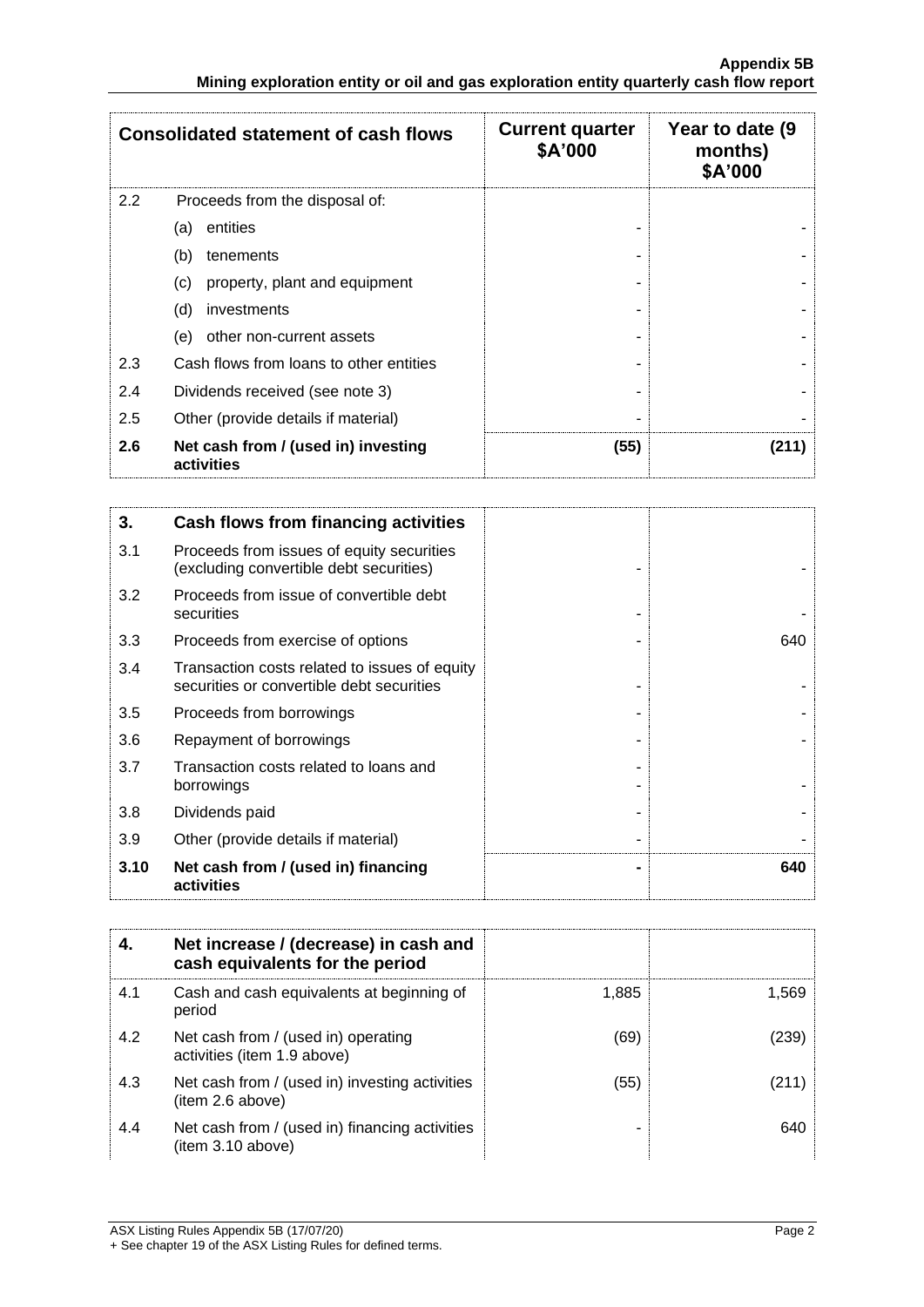| Consolidated statement of cash flows |                                                      | <b>Current quarter</b><br>\$A'000 | Year to date (9<br>months)<br>\$A'000 |
|--------------------------------------|------------------------------------------------------|-----------------------------------|---------------------------------------|
| 4.5                                  | Effect of movement in exchange rates on<br>cash held |                                   |                                       |
| 4.6                                  | Cash and cash equivalents at end of<br>period        | 1.762                             | 1.762                                 |

| 5.  | Reconciliation of cash and cash<br>equivalents<br>at the end of the quarter (as shown in the<br>consolidated statement of cash flows) to the<br>related items in the accounts | <b>Current quarter</b><br>\$A'000 | <b>Previous quarter</b><br>\$A'000 |
|-----|-------------------------------------------------------------------------------------------------------------------------------------------------------------------------------|-----------------------------------|------------------------------------|
| 5.1 | <b>Bank balances</b>                                                                                                                                                          | 1.762                             | 1,885                              |
| 5.2 | Call deposits                                                                                                                                                                 |                                   |                                    |
| 5.3 | <b>Bank overdrafts</b>                                                                                                                                                        |                                   |                                    |
| 5.4 | Other (provide details)                                                                                                                                                       | ۰                                 |                                    |
| 5.5 | Cash and cash equivalents at end of<br>quarter (should equal item 4.6 above)                                                                                                  | 1.762                             | 1.885                              |

| 6.  | Payments to related parties of the entity and their<br>associates                                                                                           | <b>Current quarter</b><br><b>\$A'000</b> |
|-----|-------------------------------------------------------------------------------------------------------------------------------------------------------------|------------------------------------------|
| 6.1 | Aggregate amount of payments to related parties and their<br>associates included in item 1                                                                  | 29                                       |
| 6.2 | Aggregate amount of payments to related parties and their<br>associates included in item 2                                                                  |                                          |
|     | Note: if any amounts are shown in items 6.1 or 6.2, your quarterly activity report must include a description of, and an<br>explanation for, such payments. |                                          |
|     | Director's remuneration for the period of 1 January 2022 to 31 March 2022 paid during the quarter.                                                          |                                          |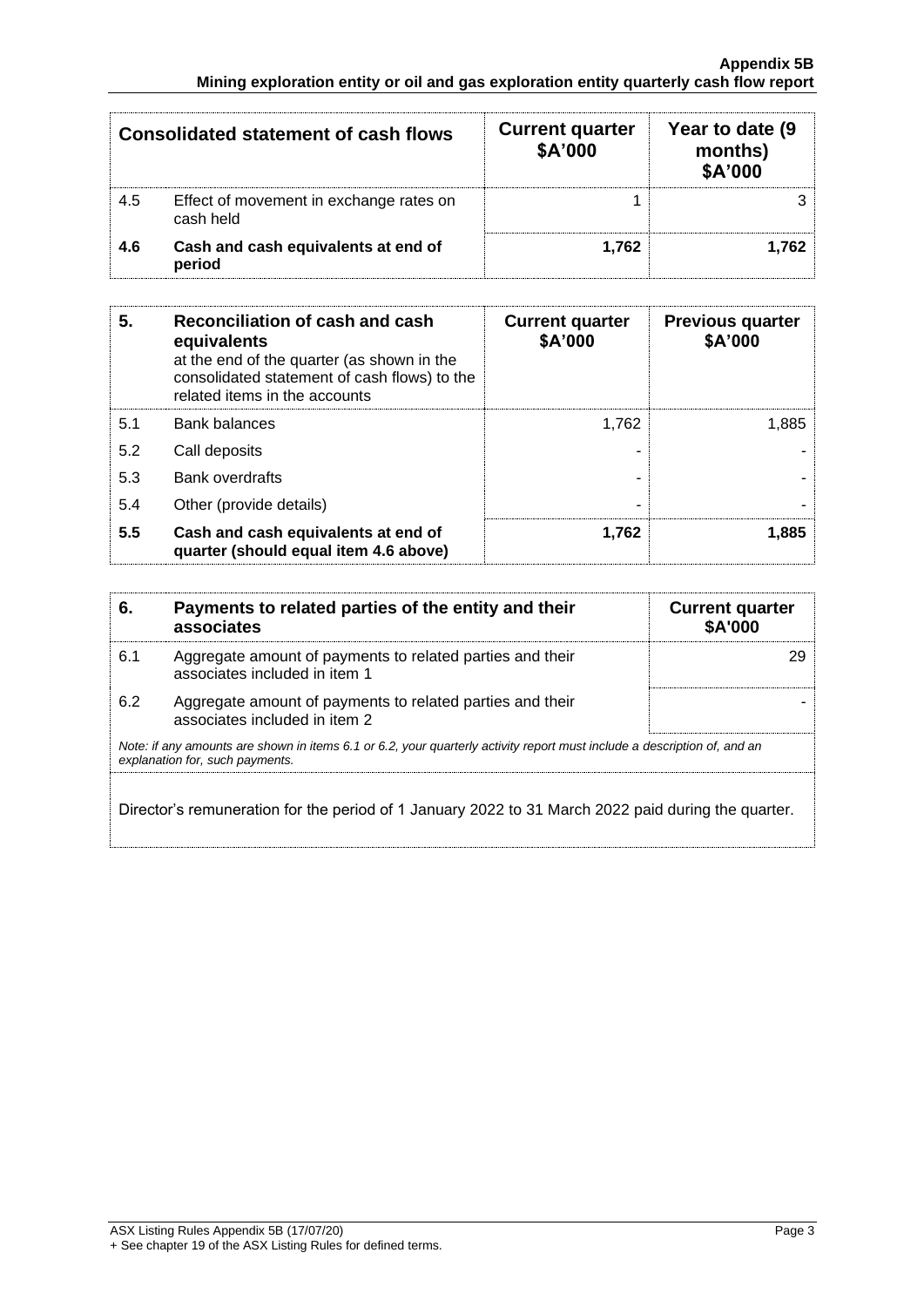| 7.  | <b>Financing facilities</b><br>Note: the term "facility' includes all forms of financing<br>arrangements available to the entity.<br>Add notes as necessary for an understanding of the<br>sources of finance available to the entity.                                                                                                               | <b>Total facility</b><br>amount at quarter<br>end<br>\$A'000 | Amount drawn at<br>quarter end<br>\$A'000 |
|-----|------------------------------------------------------------------------------------------------------------------------------------------------------------------------------------------------------------------------------------------------------------------------------------------------------------------------------------------------------|--------------------------------------------------------------|-------------------------------------------|
| 7.1 | Loan facilities                                                                                                                                                                                                                                                                                                                                      |                                                              |                                           |
| 7.2 | Credit standby arrangements                                                                                                                                                                                                                                                                                                                          |                                                              |                                           |
| 7.3 | Other (please specify)                                                                                                                                                                                                                                                                                                                               |                                                              |                                           |
| 7.4 | <b>Total financing facilities</b>                                                                                                                                                                                                                                                                                                                    |                                                              |                                           |
| 7.5 | Unused financing facilities available at quarter end                                                                                                                                                                                                                                                                                                 |                                                              |                                           |
| 7.6 | Include in the box below a description of each facility above, including the lender, interest<br>rate, maturity date and whether it is secured or unsecured. If any additional financing<br>facilities have been entered into or are proposed to be entered into after quarter end,<br>include a note providing details of those facilities as well. |                                                              |                                           |
|     | N/A                                                                                                                                                                                                                                                                                                                                                  |                                                              |                                           |

| 8.  |             | Estimated cash available for future operating activities                                                                                                                                                                        | \$A'000 |
|-----|-------------|---------------------------------------------------------------------------------------------------------------------------------------------------------------------------------------------------------------------------------|---------|
| 8.1 |             | Net cash from / (used in) operating activities (item 1.9)                                                                                                                                                                       | (69)    |
| 8.2 |             | (Payments for exploration & evaluation classified as investing<br>activities) (item 2.1(d))                                                                                                                                     | (55)    |
| 8.3 |             | Total relevant outgoings (item $8.1 +$ item $8.2$ )                                                                                                                                                                             | (124)   |
| 8.4 |             | Cash and cash equivalents at quarter end (item 4.6)                                                                                                                                                                             | 1,762   |
| 8.5 |             | Unused finance facilities available at quarter end (item 7.5)                                                                                                                                                                   |         |
| 8.6 |             | Total available funding (item $8.4 +$ item $8.5$ )                                                                                                                                                                              | 1,762   |
| 8.7 | item 8.3)   | Estimated quarters of funding available (item 8.6 divided by                                                                                                                                                                    | 14.20   |
|     |             | Note: if the entity has reported positive relevant outgoings (ie a net cash inflow) in item 8.3, answer item 8.7 as "N/A".<br>Otherwise, a figure for the estimated quarters of funding available must be included in item 8.7. |         |
| 8.8 |             | If item 8.7 is less than 2 quarters, please provide answers to the following questions:                                                                                                                                         |         |
|     | 8.8.1       | Does the entity expect that it will continue to have the current level of net operating<br>cash flows for the time being and, if not, why not?                                                                                  |         |
|     | Answer: N/A |                                                                                                                                                                                                                                 |         |
|     | 8.8.2       | Has the entity taken any steps, or does it propose to take any steps, to raise further<br>cash to fund its operations and, if so, what are those steps and how likely does it<br>believe that they will be successful?          |         |
|     | Answer: N/A |                                                                                                                                                                                                                                 |         |
|     |             |                                                                                                                                                                                                                                 |         |